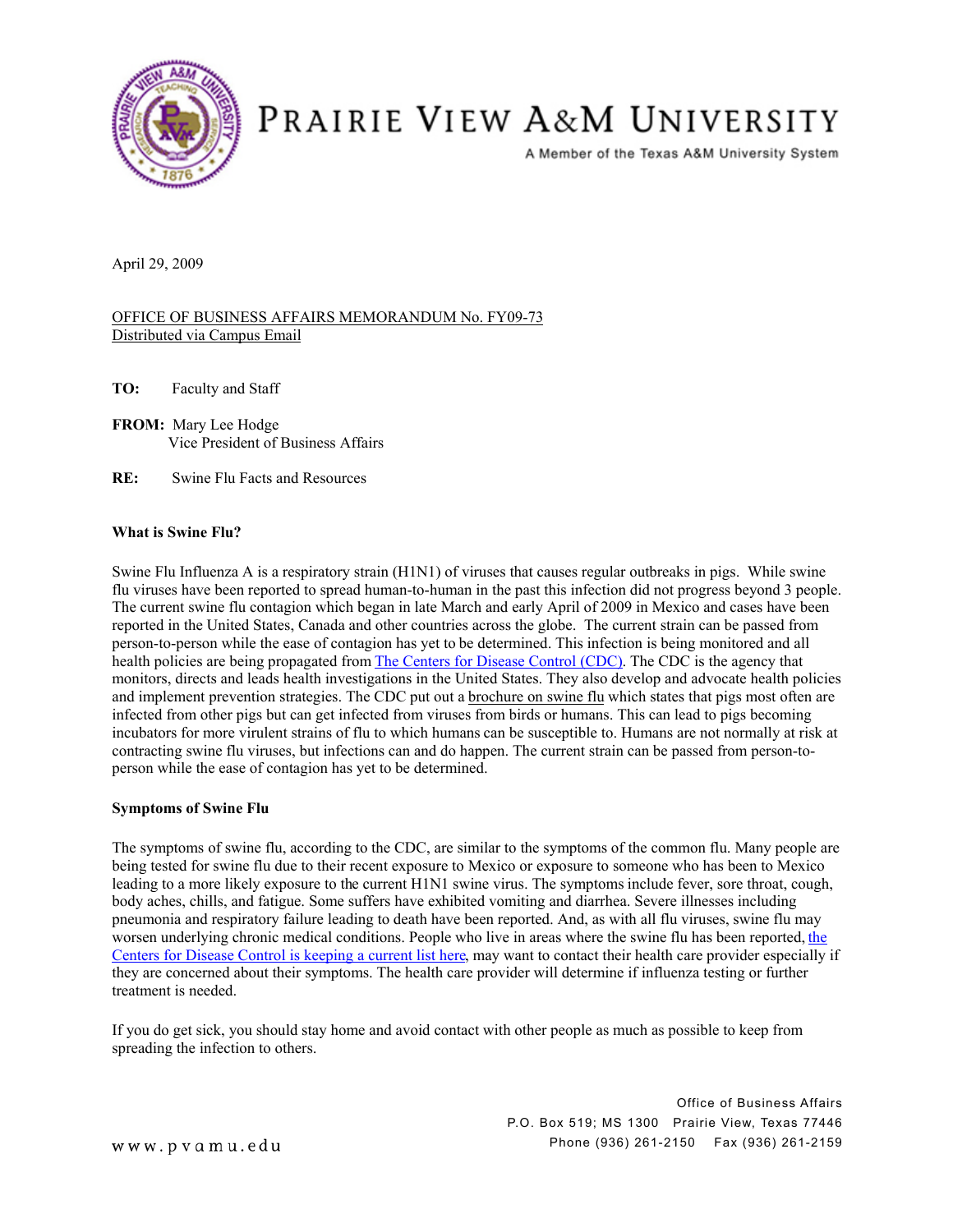# Page 2

Children who experience any of the following symptoms should be taken to emergency medical care:

- Fast breathing or trouble breathing
- Bluish skin color
- Not drinking enough fluids
- Not waking up or not interacting
- Being so irritable the child doesn't want to be held
- ! Flu-like symptoms improve but then return with fever and worse cough
- Fever with a rash

In adults, emergency warning signs include:

- Difficulty breathing or shortness of breath
- Pain or pressure in chest or abdomen
- Sudden dizziness
- Confusion
- Severe or persistent vomiting

## **Spread of Swine Flu**

Based on current findings of the CDC, Swine Flu appears to be spreading in the same way any other seasonal flu spreads. Flu spreads person-to-person by coughing or sneezing by people with influenza. Flu can also spread by touching infected surfaces and then touching your nose, eyes or mouth. Surfaces can stay infected for 2 hours or longer. Infected people can be infectious for 1 day before symptoms appear and 7 or more days after becoming sick. That means people can spread the flu virus before they are even exhibiting any symptoms of the flu and before they even know they are sick.

# **Prevention of Swine Flu**

Swine Flu, like any other flu exposure, is minimized with good hygiene techniques and by general wellness care. The following precautions are recommended by the CDC:

- You should be washing your hands often. [Alcohol-based sanitizers](http://www.labsafety.com/search/hand%2Bsanitizer/) are also effective at killing viruses.
- Get plenty of sleep, avoid stress, drink plenty of fluids, and eat nutritious foods.
- ! Avoid touching surfaces that may be contaminated with the flu virus; common surfaces that could hold viruses would be desktops, doorknobs, or tables. [Disposable gloves](http://www.labsafety.com/search/121955/24532339/) can be an option for people who want extra protection.
- ! Avoid contact with people who might be sick.
- ! Cover your mouth with a tissue when you cough or sneeze. Throw your tissue into a wastebasket.
- Avoid touching your eyes, mouth or nose.
- ! If you get sick with influenza, CDC recommends that you stay home from work or school and limit contact with others to keep from infecting them.

The CDC has also [released a document](http://www.cdc.gov/swineflu/masks.htm) intended to provide guidance for people who are unable to avoid people who would be considered contagious with the swine flu. These CDC guidelines, titled "Interim Recommendations for Facemask and Respirator Use in Certain Community Settings Where Swine Influenza A (H1N1) Virus Transmission Has Been Detected," suggest use with either a surgical mask or a N95 respirator to protect from airborne virus contamination. Click here to view some [N95 respirator options.](http://www.labsafety.com/store/Safety_Supplies/Respirators/Disposable_Respirators/)

# **What if I get Swine Flu?**

Most of the people who have come down with symptoms of swine flu in the United States have had very mild symptoms. There are, however, [antiviral drugs which the CDC has provided more information on,](http://www.cdc.gov/swineflu/antiviral_swine.htm) which are effective against this current strain of swine flu. Both oseltamivir and zanamivir are prescription anti-viral drugs which are effective against swine flu. They can make your illness milder and help you get better faster.